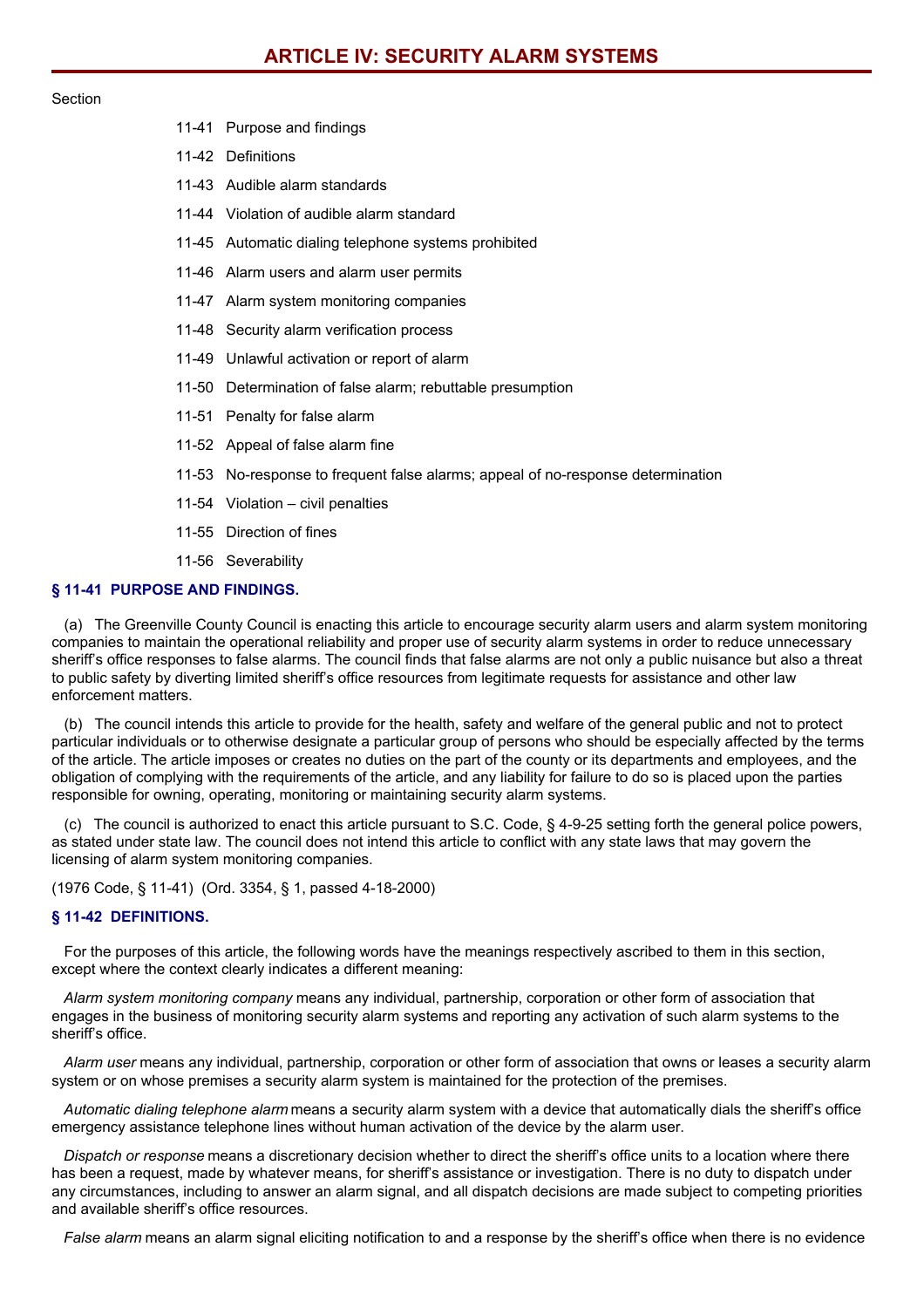of a crime or other activity that warrants a call for immediate sheriff's office assistance and no person who was on or near the property or has viewed a video communication from the property called for the sheriff's office dispatch or confirmed the need for sheriff's office assistance. "False alarm" does not include an alarm signal caused by violent conditions of nature or other extraordinary circumstances beyond the control of the alarm user.

*Security alarm system* means any system, device, or mechanism for the detection and reporting of any unauthorized entry or attempted entry or property damage upon premises protected by the system that may be activated by sensors or other techniques and, when activated, automatically transmits a telephone message or emits an audible, visible, or electronic signal that can be heard, seen, or received by persons outside of the protected premises and is intended to summon sheriff's office assistance.

*Sheriff* means the sheriff of the county of and the sheriff's designee.

*Sheriff's office* means the law enforcement agency of the county and includes office staff and law enforcement officers.

(1976 Code, § 11-42) (Ord. 3354, § 1, passed 4-18-2000)

## **§ 11-43 AUDIBLE ALARM STANDARDS.**

A security alarm system that emits an audible signal that may be heard outside of the protected premises shall conform to the following requirements:

(1) Audible alarms shall automatically discontinue emitting the audible sound within 10 minutes after activation off the alarm; and

(2) With respect to security alarm systems in existence prior to the enactment of this article that do not comply with subsection (1) above, the alarm user shall have 90 days from the enactment of the article in which to make the necessary modifications to the alarm system in order to comply with the requirement.

(1976 Code, § 11-43) (Ord. 3354, § 1, passed 4-18-2000)

## **§ 11-44 VIOLATION OF AUDIBLE ALARM STANDARD.**

(a) The sounding of an audible signal from a security alarm system that can be heard continuously off the premises for more than 10 minutes is a civil infraction and the alarm user, in addition to any other penalties specified herein, shall be penalized by a fine of \$50 for each offense.

(b) It is a defense to a violation of this section that the continuous sounding of the alarm:

(1) Assisted in saving a life or avoiding injury; or

(2) Was caused by a malfunction of the alarm system equipment without the alarm user's prior knowledge of the cause of the malfunction; or

(3) Was activated by an unauthorized entry or criminal activity.

(1976 Code, § 11-44) (Ord. 3354, § 1, passed 4-18-2000)

## **§ 11-45 AUTOMATIC DIALING TELEPHONE SYSTEMS PROHIBITED.**

Beginning 90 days after the effective date of this article, it shall be unlawful for any individual, partnership, corporation or other form of association to sell, offer for sale, install, maintain, operate or assist in the operation of any alarm system with an automatic dialing or digital alarm communicator feature that automatically calls the sheriff's office in the event of an alarm.

(1976 Code, § 11-45) (Ord. 3354, § 1, passed 4-18-2000)

## **§ 11-46 ALARM USERS AND ALARM USER PERMITS.**

(a) An alarm user shall:

- (1) Maintain the premises and security alarm system in a manner that will minimize or eliminate false alarms;
- (2) Review all alarm system operating instructions, including those for verification of an alarm;

(3) Notify the alarm system monitoring company of a false alarm activation as soon as the user is aware of the false alarm; and

- (4) Not manually activate an alarm except when needing an immediate sheriff's office response to an emergency.
- (5) Obtain all required permits under county ordinance.

(b) In order to ensure that alarm system users have necessary information properly documented and that violations can be accurately billed and proper notification sent out, all alarm users shall be required to obtain an alarm user permit from the sheriff's office. The alarm user permit shall be effective so long as the permittee remains at the address that is the subject of the permit. The cost of the alarm user permit shall be \$10.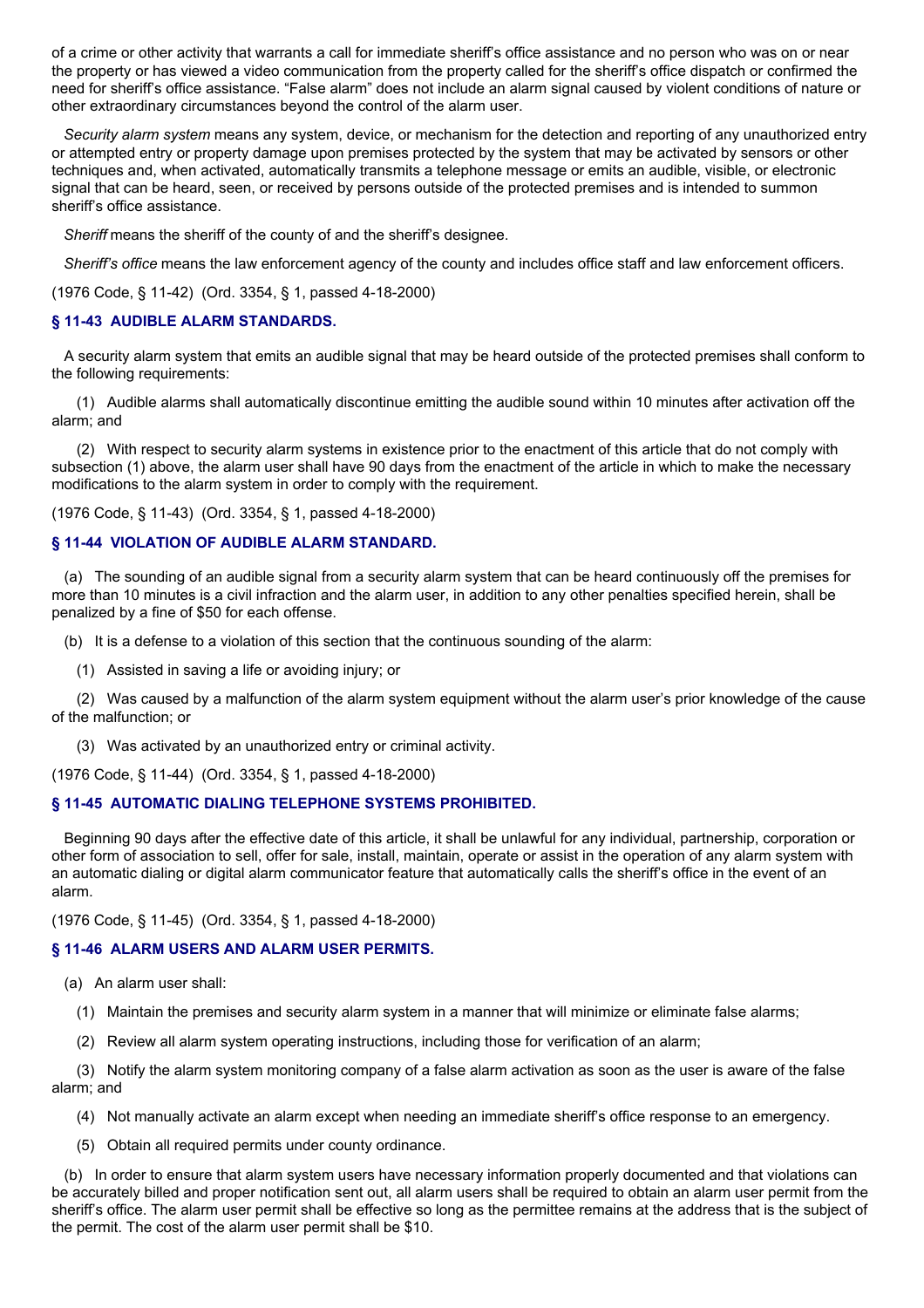(c) In the event that an alarm user changes addresses, the information on the alarm user permit must be updated within 30 days. After 30 days no response will be afforded to alarm users that have failed to comply with the permit update requirements of this section.

(1976 Code, § 11-46) (Ord. 3354, § 1, passed 4-18-2000)

## **§ 11-47 ALARM SYSTEM MONITORING COMPANIES.**

An alarm system monitoring company engaging in business activities in the county shall:

(1) Obtain all necessary permits as required by the county and licenses by the State of South Carolina;

(2) Maintain a current record, accessible to the sheriff's office at all times, that includes: the names of the alarm users serviced by the company; the addresses of the protected properties; the type of alarm system, original installation date and subsequent modifications, if any, for each protected property; and a record of the false alarms at each property;

(3) Provide the sheriff's office such information as the sheriff requests regarding: the nature of the company's security alarms: the company's method of monitoring the alarms; the company's program for preventing false alarms, including educational programs for alarm users; and the company's method for disconnecting audible alarms;

(4) Provide each of its alarm system users with: operating instructions for the alarm system, including an explanation of the alarm company's alarm verification process; a telephone number to call for assistance in operating the system; and a summary of the provisions of this article relating to penalties for false alarms and the possibility of no sheriff's office response to alarm systems experiencing excessive false alarms;

(5) Maintain a verification process, as specified in §11-48, for all monitored security alarm systems in order to prevent unnecessary sheriff's office dispatches resulting from false alarms;

(6) Communicate requests for sheriff's office response to the sheriff's office in a manner specified by the sheriff;

(7) Communicate requests for cancellations of sheriff's office response in a manner specified by the sheriff;

(8) Maintain a record of all requests for sheriff's office response to an alarm, including: the date and time of the alarm and request for sheriff's office response; the alarm system user's name and address; evidence of the company's attempt to verify the alarm; and, to the best of its knowledge, an explanation of the cause of any false alarm; and

(9) Work cooperatively with the alarm system user and the sheriff in order to determine the cause of any false alarm and to prevent recurrences.

(1976 Code, § 11-47) (Ord. 3354, § 1, passed 4-18-2000)

## **§ 11-48 SECURITY ALARM VERIFICATION PROCESS.**

A verification process is an independent method of an alarm system monitoring company for determining that a signal from a security alarm system requires immediate sheriff's office response. The verification process shall not take more than 5 minutes, calculated from the time that the alarm company receives the alarm signal until the alarm company determines whether to request a sheriff's office dispatch. The means of verification shall include at least 1 of the following:

(1) Attempt to verify, by calling the alarm site and/or alarm user by telephone, to determine whether an alarm signal is valid before requesting dispatch. Telephone verification shall require, at a minimum, that a second call also known as Enhanced Call Verification, be made to a different number, if the first attempt fails to reach an alarm user who can properly identify themselves to determine whether an alarm signal is valid;

(2) A feature that permits the alarm user or a person authorized by the user to send a special signal to the alarm company that will cancel the alarm immediately after the signal has been sent and prevent the alarm company from calling the sheriff's office;

(3) The installation of a video system that provides the alarm company when the alarm signal is received with the ability to ascertain whether activity is occurring that warrants immediate sheriff's office response;

(4) A confirmation that an alarm signal reflects a need for immediate sheriff's office response from either the alarm user or a person authorized by the user or an alternate response agency made before dispatching the sheriff's office; or

(5) An alternate system that the sheriff determines has or is likely to have a high degree of reliability.

(1976 Code, § 11-48) (Ord. 3354, § 1, passed 4-18-2000; Ord. 4888, § 1, passed 3-21-17)

## **§ 11-49 UNLAWFUL ACTIVATION OR REPORT OF ALARM.**

(a) No person shall activate a security alarm system for the purpose of summoning the sheriff's office except in the event of an unauthorized entry, robbery, or other crime being committed or attempted on the premises, or if the person needs immediate assistance in order to avoid injury or serious bodily harm.

(b) Any person who shall notify the sheriff's office of an activated alarm and have knowledge that such activation was apparently caused by an electrical or other malfunction shall at the same time notify the sheriff's office of the apparent malfunction.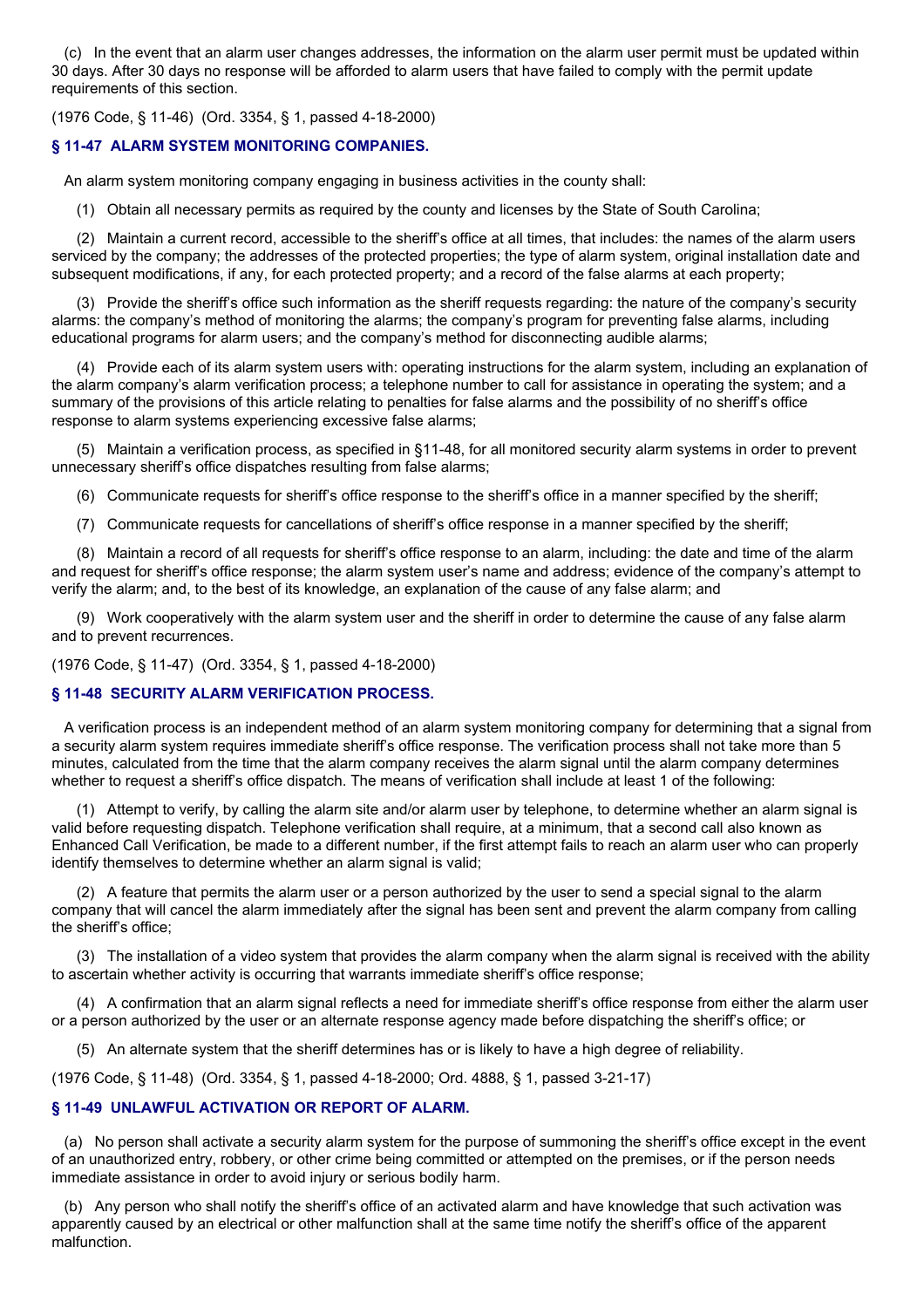(c) Violations of this section are subject to fine as established in §11-54(b).

(1976 Code, § 11-49) (Ord. 3354, § 1, passed 4-18-2000)

#### **§ 11-50 DETERMINATION OF FALSE ALARM; REBUTTABLE PRESUMPTION.**

For the purposes of this article, there is a rebuttable presumption that the following determinations made by the sheriff or by a sheriff's deputy dispatched to the premises reporting an alarm signal are correct:

(1) There is no evidence of a crime or other activity that would warrant a call for immediate sheriff's office assistance at the premises;

(2) No individual who was on or near the premises or who has viewed a video communication from the premises called for a sheriff's office dispatch or verified a need for an immediate sheriff's office response; and

(3) There is no evidence that violent conditions of nature or other extraordinary circumstances beyond the control of the alarm user caused the activation of the alarm.

(1976 Code, § 11-50) (Ord. 3354, § 1, passed 4-18-2000)

#### **§ 11-51 PENALTY FOR FALSE ALARM.**

(a) Every establishment in the unincorporated area of Greenville County having a security alarm system shall be entitled to report 2 false alarms to which the sheriff's office will respond without charge in each calendar year. After 2 false alarms within a calendar year, all additional false alarms during the calendar year shall be considered a violation of this article and shall be deemed a civil infraction and the alarm system user shall be subject to the following fines:

- (1) Three to five false alarms per calendar year shall be punishable by a fine of \$50 per occurrence;
- (2) Six and seven false alarms per calendar year shall be punishable by a fine of \$100 per occurrence;
- (3) Eight and nine false alarms per calendar year shall be punishable by a fine of \$250 per occurrence; and
- (4) Ten or more false alarms per calendar year shall be punishable by a fine of \$500 per occurrence.

(b) A 30-day grace period should be afforded to new alarm system users after the installation of a new system and not be subject to subsection (a). Proper documentation, however, must be provided in order to have the fine waived.

(1976 Code, § 11-51) (Ord. 3354, § 1, passed 4-18-2000; Ord. 4888, § 2, passed 3-21-2017)

## **§ 11-52 APPEAL OF FALSE ALARM FINE.**

(a) The sheriff or his designee may waive the penalty incurred by an alarm system user for a false alarm and clear the notice of violation as a warning.

(b) An alarm system user may appeal the penalty incurred for a false alarm to the magistrate, who may waive the penalty and clear the notice of the violation as a warning.

(1) The notice to the alarm user describes a violation of §11-51; and

(2) Within 15 days after the date of the notice of a false alarm, the alarm user either follows the instructions on the back of the notice of violation to arrange an appearance in court or mails a written response to the court requesting a waiver and clearance as a warning.

(c) In any appeal of a false alarm penalty, the alarm user may present evidence before the sheriff, magistrate, or in the written response to the court that shows: the steps that the alarm user or alarm system monitoring company has taken, or is taking, to correct the false alarm problem; the incidence of crime in the area of the property; the facts and circumstances of the false alarm; and other relevant information.

(1976 Code, § 11-52) (Ord. 3354, § 1, passed 4-18-2000)

#### **§ 11-53 NO-RESPONSE TO FREQUENT FALSE ALARMS; APPEAL OF NO-RESPONSE DETERMINATION.**

(a) When the sheriff's office determines whether to make an immediate dispatch in response to notification of a signal from a security alarm system, the sheriff may disregard a call for sheriff's office assistance when:

(1) The call for assistance comes from an alarm system for a premises that has a record of sending 4 false alarms in a 6-month period; and

(2) The call is the only basis for making the dispatch.

(b) The sheriff may consider such a call for assistance as an additional factor in the sheriff's decision to order an immediate sheriff's office response when an in-person call, verification from a person at or near the premises, or other independent evidence shows a need for immediate sheriff's office assistance at the premises.

(c) To discourage false alarms, the sheriff shall adopt a process of sending a letter or delivering other written notice informing the alarm user who has had a false alarm of the consequences of excessive false alarms, the need to take